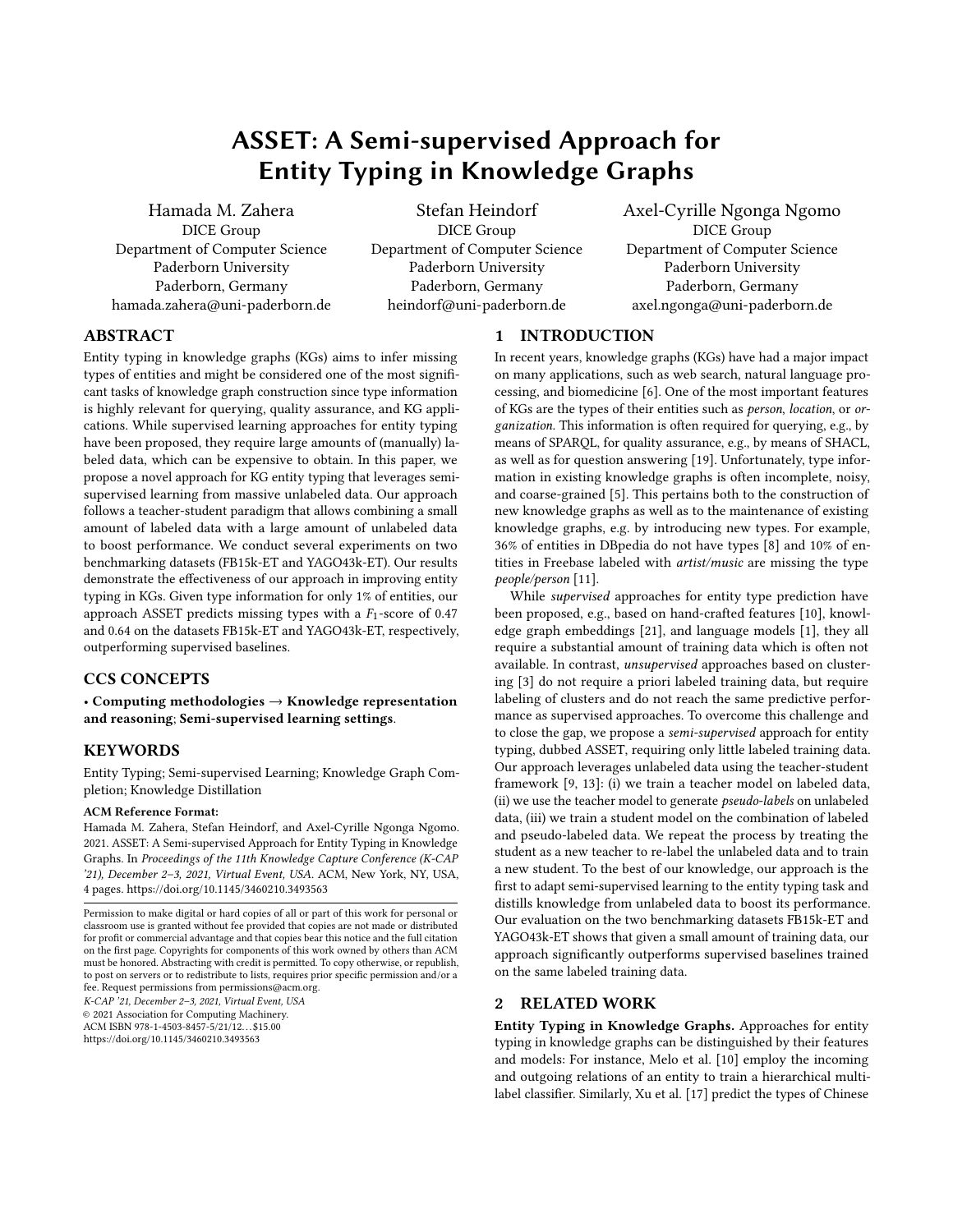| Algorithm 1: Our Teacher-Student Framework (ASSET) |  |  |  |
|----------------------------------------------------|--|--|--|
|----------------------------------------------------|--|--|--|

**Require:** labeled and unlabeled datasets:  $\mathscr{D}_l$ ,  $\mathscr{D}_u$ .

**Require:** teacher and student models:  $\mathcal{T}(\theta^t)$ ,  $\mathcal{S}(\theta^s)$ .

1 for num of epochs do

- 2 Sample batches  $\beta_l$  from  $\mathcal{D}_l = \{(x_i, y_i)\}, x_i \in \mathbb{R}^d$ ; 3 Train teacher model  $\mathcal{T}_i(\theta^t)$  on  $\beta_l$ ;
- 
- 4 Calculate  $\mathcal{L}_{\mathscr{D}_l}$  by Equation [\(1\)](#page-1-0) on  $\beta_l$ ;
- 5 Use  $\mathcal{T}_{\bm i}(\theta^t)$  to infer pseudo-labels  $\tilde{y}_i$  for  $\mathscr{D}_{\bm u}$  and let  $\tilde{\mathscr{D}}_{\bm u}$  be the dataset  $\mathscr{D}_u$  together with pseudo-labels;
- <sup>6</sup> for num of epochs do
- 7 Sample batches  $\beta_{l+u}$  from  $\mathscr{D}_l$  and  $\tilde{\mathscr{D}}_u$ ;
- **8** Train student model  $S_i(\theta^s)$  on  $\beta_{l+u}$ ;
- $\bullet \quad$  Calculate  $\mathcal{L}_{\mathscr{D}_u}$  by Equation [\(2\)](#page-1-1) on  $\beta_{l+u};$

10 Replace teacher model with student model  $\mathcal{T}_{i+1} = \mathcal{S}_i$ ;

<span id="page-1-2"></span>11 Repeat from Step 1 until student model  $S_{i+1}$  has converged.;

entities by linking them to the English DBpedia and employing DBpedia's property and category information within a multi-label hierarchical classifier. Neelakantan and Chang [\[12\]](#page-3-13) employ textual descriptions of entities as features in combination with a linear classifier. While there has been a lot of research on knowledge graph embeddings and link prediction [\[14\]](#page-3-14), most of the approaches focus on predicting non-type links, and the employed benchmarking datasets, e.g., FB15k-237, WN18RR, and YAGO3-10 do not contain type information. Only Moon et al. [\[11\]](#page-3-5) and Zhao et al. [\[21\]](#page-3-7) proposed approaches for embedding entities according to their types. All of these approaches assume a large number of labeled training samples, which might not be available and expensive to obtain. In contrast, we employ a semi-supervised approach requiring only a little training data.

Semi-supervised Learning. Early semi-supervised algorithms employ hard pseudo-labeling techniques to make 0,1-predictions for unlabeled data and then train a machine learning model on a combination of pseudo-labeled and labeled data to improve its performance. Recently, the exploration of a teacher-student framework and soft pseudo-labels representing probabilities has produced impressive results for image classification [\[16\]](#page-3-15). However, few studies employ this paradigm in the context of natural language processing [\[4\]](#page-3-16) and to the best of our knowledge, it has not been employed for knowledge graphs and the entity typing task.

#### 3 SEMI-SUPERVISED TYPE PREDICTION

#### 3.1 Problem Formulation

We formulate the task of entity typing as a multi-label classification problem, where each entity can have one or more types simultaneously. Formally, let  $\mathcal{E} = \{e_1, e_2, \ldots, e_z\}$  be a set of  $z$  entities and  $\Lambda = {\lambda_1, \lambda_2, ..., \lambda_k}$  be a set of *k* types in a KG. Each  $e_i \in \mathcal{E}$  can be associated with a subset of labels  $y_i \in 2^{\Lambda}$ . We identify a set of relevant labels with a binary vector  $y_i = (y_i^{(1)}, y_i^{(2)}, \ldots, y_i^{(k)}),$ where  $y_i^{(j)} = 1$  means that  $e_i$  has type  $\lambda_j$ . Our goal is to learn a multi-label model  $H : \mathcal{E} \to 2^{\Lambda}$  that maps each entity  $e_i \in \mathcal{E}$  to a set of relevant types  $y_i \in 2^\Lambda$ . We assume a semi-supervised setting in which there are two datasets: (i) *labeled* data  $\mathscr{D}_l = \{(x_i, y_i)\}_{i=1}^N$ , where  $x_i \in \mathbb{R}^d$  is a d-dimensional vector of entity  $e_i$ —in our case, pre-trained ConnectE [\[21\]](#page-3-7) embeddings—and  $y_i$  denotes the vector of the corresponding labels; (ii) unlabeled data  $\mathcal{D}_u = \{(x_j)\}_{j=1}^M$ . In the following section, we describe the details of our teacher-student framework that leverages knowledge distillation [\[7\]](#page-3-17) and generate pseudo-labels for unlabeled data  $\mathscr{D}_u$ .

# 3.2 The Teacher-Student Framework

Our semi-supervised approach is based on self-training [\[13\]](#page-3-11) in the teacher-student framework. We formally describe the overall procedure in Algorithm [1.](#page-1-2) The inputs of our approach are labeled and unlabeled datasets  $\mathcal{D}_l$  and  $\mathcal{D}_u$ , respectively, from which we sample batches. First, we train a teacher model  $\mathcal{T}(\theta_t)$  only on labeled data  $\mathscr{D}_l$  and compute the supervised loss  $\mathcal{L}_{\mathscr{D}_l}$  using the cross-entropy function in Equation [\(1\)](#page-1-0). Then, we employ the teacher model to generate *pseudo-labels*  $\tilde{y}_i$  for the unlabeled data  $\mathscr{D}_u$ and we refer to the dataset along with pseudo-labels as  $\tilde{\mathcal{D}}_u$ . The pseudo-labels  $\tilde{\mathbf{y}}_i^{(j)}$  are soft labels representing the probability of type  $\lambda_i$  being assigned to an entity  $e_i$ . Second, we train the student model  $S(\theta^s)$  on the combined dataset of labeled and unlabeled data to minimize the combined cross-entropy loss as illustrated in Equation [\(2\)](#page-1-1). Finally, we iterate this paradigm by replacing the teacher model  $\mathcal{T}_i$  with the student model  $\mathcal{S}_i$  to generate new pseudo-labels and train a new student  $S_{i+1}$ .

Teacher Model. We use a neural network with one fullyconnected layer with 128 units and ReLU activations, and an output layer with sigmoid activation. We train the teacher model for at most 100 epochs using the ADAM optimizer. The model's hyperparameters are fine-tuned with grid search (see Section [4.1\)](#page-2-0). To avoid over-fitting, we employ early-stopping [\[20\]](#page-3-18). The loss function is

<span id="page-1-0"></span>
$$
\mathcal{L}_{\mathcal{D}_l} = -\frac{1}{N} \sum_{i=1}^{N} \sum_{j=1}^{k} \left[ y_i^{(j)} \log \left( \hat{y}_i^{(j)} \right) + \left( 1 - y_i^{(j)} \right) \log \left( 1 - \hat{y}_i^{(j)} \right) \right]
$$
(1)

where  $y_i$  are the ground-truth types of  $e_i$ ,  $\hat{y}_i$  are the predicted types and N is the size of dataset  $\mathscr{D}_l$ .

Student Model. We employ a network similar to the teacher model with an additional dropout layer with rate 0.20; we optimize the hyperparameters with grid search. We train the student model for 100 epochs on batches of labeled and pseudo-labeled data. Each batch has 128 samples, and we employ the ADAM optimizer with early-stopping to avoid over-fitting. Our loss function is

<span id="page-1-1"></span>
$$
\mathcal{L}_{\mathscr{D}_u} = \mathcal{L}_{\mathscr{D}_l} - \frac{1}{M} \sum_{i=1}^{M} \sum_{j=1}^{k} \left[ \tilde{\mathbf{y}}_i^{(j)} \log \left( \hat{y}_i^{(j)} \right) + \left( 1 - \tilde{\mathbf{y}}_i^{(j)} \right) \log \left( 1 - \hat{y}_i^{(j)} \right) \right] \tag{2}
$$

where  $\tilde{\mathbf{y}}_i$  denote the pseudo-labels generated by the teacher model,  $\hat{y}_i$  the predicted labels by the student model, and M the size of dataset  $\mathscr{D}_u$ .

# 4 EXPERIMENTS

We conduct a set of experiments to answer the following research questions:

- RQ.1. How effective is our semi-supervised approach compared to state-of-the-art baselines employing the same number of labeled samples?
- RQ.2. How does the effectiveness depend on the number of training samples?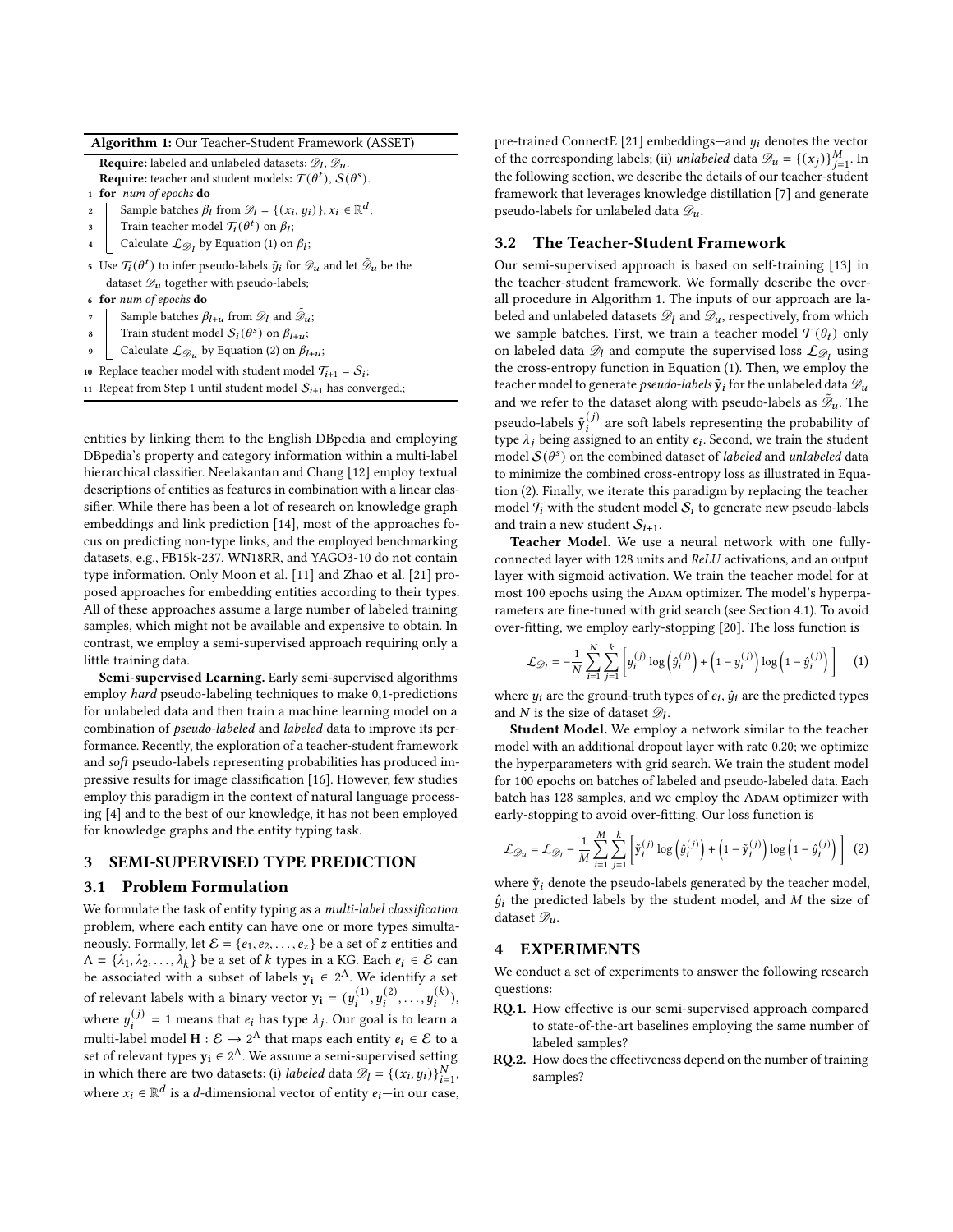<span id="page-2-1"></span>Table 1: Statistics of datasets: FB15k-ET and YAGO43k-ET.

|                                                                      |                          | FB15k-ET                 |                          | YAGO43k-ET               |                          |                          |  |  |  |
|----------------------------------------------------------------------|--------------------------|--------------------------|--------------------------|--------------------------|--------------------------|--------------------------|--|--|--|
|                                                                      | Top 3                    | Top 5                    | Top <sub>10</sub>        | Top 3                    | Top 5                    | Top <sub>10</sub>        |  |  |  |
| Relations<br><b>Total Type Triples</b>                               | 1.345<br>22,849          | 1,345<br>26,184          | 1,345<br>29,058          | 37<br>29.528             | 37<br>32.193             | 37<br>35,225             |  |  |  |
| Train Type Triples<br>Valid Type Triples<br><b>Test Type Triples</b> | 12,748<br>5,038<br>5,063 | 13,726<br>6,200<br>6,258 | 14,376<br>7,321<br>7,361 | 24,078<br>2,689<br>2,761 | 25,792<br>3,170<br>3,231 | 27,201<br>3,997<br>4,027 |  |  |  |

<span id="page-2-6"></span>

Figure 1: Plots (a) and (b) compare the performance of our approach ASSET with embedding baselines, plots (c) and (d) with supervised baselines. All models predict the top 10 types on FB15k-ET and YAGO43k-ET.

#### <span id="page-2-0"></span>4.1 Experimental Setup and Implementation

Datasets. Table [1](#page-2-1) gives an overview of our benchmarking datasets. FB15k-ET [\[21\]](#page-3-7) consists of the benchmarking dataset FB15k-237 along with type triples of the form (entity, entity type). We use the same dataset split (train-valid-test) as Zhao et al. [\[21\]](#page-3-7) to ensure the same evaluation setting. In particular, we use three subsets: train (136,618 triples), valid (15,749 triples) and test (15,780 triples). Similarly, YAGO43k-ET [\[21\]](#page-3-7) enriches the benchmarking dataset YAGO43k with type information, and we use the same data split: train (375,853 triples), valid (42,750 triples), test (45,182 triples). For both datasets, we determine the  $k \in \{3, 5, 10\}$  most frequent types and employ the subset of entities and triples induced by them for our experiments.

Embeddings and Supervised Baselines. We employ three KG embedding models as baselines: TransE-ET [\[2\]](#page-3-19), DistMult-ET [\[18\]](#page-3-20), and ConnectE [\[21\]](#page-3-7). To predict the types of an entity, we infer its closest entity in the embedding space according to Euclidean distance and use its types. On top of the best-performing embeddings (ConnectE), we employ three supervised classifiers as baselines: Logistic Regression, RandomForest, and a Deep Neural Network (DNN).

Evaluation Metrics. We consider the following metrics for multi-label classification [\[15\]](#page-3-21): the hamming loss ( $\mathcal{H}_{loss}$ ) denotes the fraction of wrongly predicted labels per instance (lower is better) and the  $F_1$ -score denotes the harmonic mean of precision and recall of correctly predicted labels per instance (higher is better).

Hyperparameters. We perform a grid search for the hyperparameters of our semi-supervised approach ASSET within the ranges batch-size =  ${128, 256, 512}$ , learning-rate =  ${0.001}$ , 0.01}, dropout =  $\{0.10, 0.20, 0.25, 0.30\}$ , and gradient optimizer  $=$  {ADAM, RMSPROP, ADAGRAD}. We find the following values to yield the best performance in terms of  $F_1$ -score: batch-size=128, learning-rate=0.001, dropout=0.20 and optimizer=ADAM. For ConnectE, we set the hyperparameters as described in its paper [\[21\]](#page-3-7). For TransE-ET and DistMult-ET, we employ a dimension size of 200 and the default parameters of the  $Pv$ Keen<sup>[1](#page-2-2)</sup> library. For Logistic Regression and RandomForest, we set their hyperparameters to the default values of the Scikit-learn library. For DNN, we employ the same hyperparameters as for ASSET.

Reproducibility. We provide our source code and datasets on GitHub.<sup>[2](#page-2-3)</sup> ASSET and DNN are based on TensorFlow version 2.0. The implementation of ConnectE was obtained from its repository $^3$  $^3$  and TransE-ET and DistMult-ET were obtained from PyKeen version 1.5. For Logistic Regression and RandomForest, we employ the implementation from Scikit-learn version 0.24.

#### 4.2 Discussion and Results

Performance Comparison (RQ.1). Table [2](#page-3-22) compares our approach both with embedding and supervised baselines on 1% of the two datasets FB15k-ET and YAGO43k-ET with varying numbers of entity types (Top 3, Top 5, and Top 10). We observe that—given such little training data—our semi-supervised approach ASSET significantly outperforms each of the baselines in terms of both  $\mathcal{H}_{loss}$  and  $F_1$ -score with  $p < 0.03.^4$  $p < 0.03.^4$  We attribute this to our teacherstudent paradigm that augments the original training dataset with pseudo-labeled data from the unlabeled dataset, boosting overall performance (as discussed in Algorithm [1\)](#page-1-2).

Among the embedding approaches, ConnectE significantly outperforms the other KG embeddings TransE-ET and DistMult-ET in terms of both  $H_{loss}$  and  $F_1$ -score. For example, differences in terms of  $H_{loss}$  range from -0.05 (TransE-ET, YAGO43k-ET, Top 10) to -0.26 (DistMult-ET, YAGO43K-ET, Top 3) and differences of  $F_1$ -scores range from +0.10 (TransE-ET, FB15k-ET, Top 10) to +0.39 (DistMult-ET, YAGO43k-ET, Top 3). Our results corroborate previous findings [\[21\]](#page-3-7) that ConnectE outperforms other embedding models for the entity typing task, and we employ ConnectE embeddings as feature representation to train our supervised baselines (Logistic Regression, RandomForest, and DNN). Among the supervised approaches, the differences are less pronounced and the DNN achieves comparable performance to Logistic Regression and RandomForest. For example, the DNN is at least as good as Logistic

<span id="page-2-2"></span><sup>1</sup><https://github.com/pykeen/pykeen>

<span id="page-2-3"></span><sup>2</sup><https://github.com/dice-group/ASSET>

<span id="page-2-4"></span><sup>3</sup><https://github.com/Adam1679/ConnectE>

<span id="page-2-5"></span><sup>&</sup>lt;sup>4</sup> For each pair of approaches, we employ a two-sided Wilcoxon signed-rank test between the  $H_{loss}/F_1$ -scores on Top 3, Top 5, and Top 10 of FB15k-ET and YAGO43k-ET datasets of two approaches. Our null hypothesis is that the two approaches produce  $\mathcal{H}_{loss}/F_1$ -scores from the same distribution.